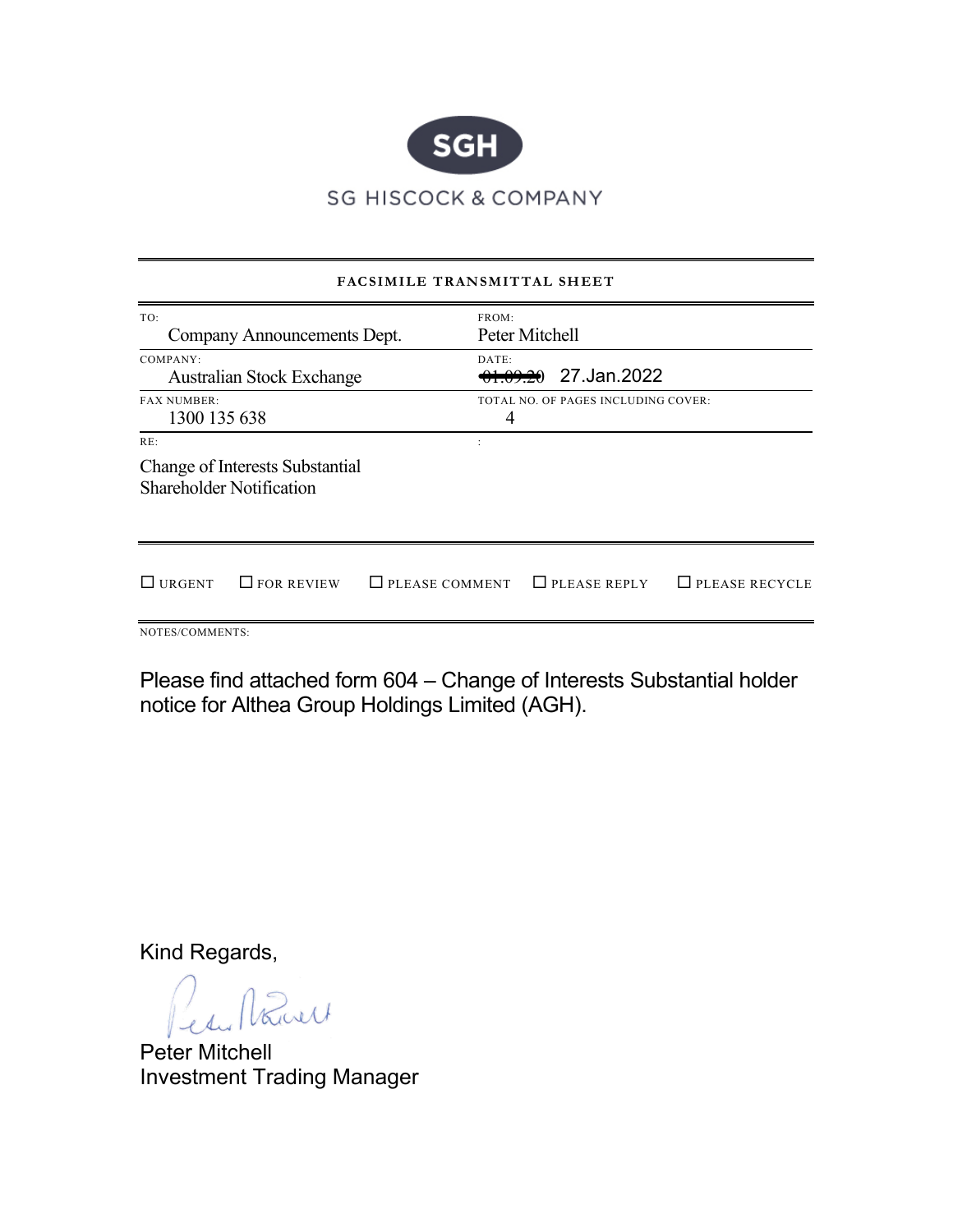| <b>Insert Agent Details</b>                                                                                  | <b>Go To Guide</b>                                  | <b>Clear Form</b>             | <b>Print</b> | <b>Save</b> | <b>User Guide</b> | <b>Annexure</b> | <b>Close Form</b>     |  |
|--------------------------------------------------------------------------------------------------------------|-----------------------------------------------------|-------------------------------|--------------|-------------|-------------------|-----------------|-----------------------|--|
|                                                                                                              |                                                     |                               |              |             |                   | 604             | page 1/2 15 July 2001 |  |
| <b>Form 604</b>                                                                                              |                                                     |                               |              |             |                   |                 |                       |  |
| <b>Corporations Act 2001</b><br>Section 671B                                                                 |                                                     |                               |              |             |                   |                 |                       |  |
|                                                                                                              | Notice of change of interests of substantial holder |                               |              |             |                   |                 |                       |  |
| To Company Name/Scheme                                                                                       |                                                     | Althea Group Holdings Limited |              |             |                   |                 |                       |  |
| ACN/ARSN                                                                                                     |                                                     | 092 813 943                   |              |             |                   |                 |                       |  |
|                                                                                                              | 1. Details of substantial holder(1)                 |                               |              |             |                   |                 |                       |  |
| Name                                                                                                         |                                                     | SG HISCOCK & COMPANY LIMITED  |              |             |                   |                 |                       |  |
| ACN/ARSN (if applicable)                                                                                     | 626 966 628                                         |                               |              |             |                   |                 |                       |  |
| There was a change in the interests of the<br>24/01/2022<br>substantial holder on                            |                                                     |                               |              |             |                   |                 |                       |  |
| 01/09/2020<br>The previous notice was given to the company on<br>28/08/2020<br>The previous notice was dated |                                                     |                               |              |             |                   |                 |                       |  |

# **2. Previous and present voting power**

I

The total number of votes attached to all the voting shares in the company or voting interests in the scheme that the substantial holder or an associate (2) had a relevant interest (3) in when last required, and when now required, to give a substantial holding notice to the company or scheme, are as follows:

| Class of securities (4)              | Previous notice |                  | Present notice  |                  |
|--------------------------------------|-----------------|------------------|-----------------|------------------|
|                                      | Person's votes  | Voting power (5) | Person's votes  | Voting power (5) |
| FULLY PAID ORDINARY 11,813,182 5.06% |                 |                  | 18,969,215 6.07 |                  |
|                                      |                 |                  |                 |                  |

### **3. Changes in relevant interests**

Particulars of each change in, or change in the nature of, a relevant interest of the substantial holder or an associate in voting securities of the company or scheme, since the substantial holder was last required to give a substantial holding notice to the company or scheme are as follows:

| Date of<br>change | Person whose<br>relevant interest<br>changed | Nature of<br>change (6) | Consideration<br>given in relation<br>to change (7) | Class and<br>number of<br>securities<br>affected | Person's votes<br>affected |
|-------------------|----------------------------------------------|-------------------------|-----------------------------------------------------|--------------------------------------------------|----------------------------|
| lattached         | SG HISCOCK & CO  see attached                |                         |                                                     |                                                  |                            |
|                   |                                              |                         |                                                     |                                                  |                            |
|                   |                                              |                         |                                                     |                                                  |                            |

## **4. Present relevant interests**

Particulars of each relevant interest of the substantial holder in voting securities after the change are as follows:

| Holder of<br>relevant<br>interest | Registered<br>holder of<br>securities | Person entitled<br>to be registered<br>as holder (8) | Nature of<br>relevant<br>interest (6) | Class and<br>number of<br>securities | Person's votes             |
|-----------------------------------|---------------------------------------|------------------------------------------------------|---------------------------------------|--------------------------------------|----------------------------|
|                                   | SG HISCOCK HSBC CUSTODY               |                                                      |                                       |                                      | 18, 969, 215, 18, 969, 215 |
|                                   | NOMINEES                              |                                                      |                                       |                                      |                            |
|                                   |                                       |                                                      |                                       |                                      |                            |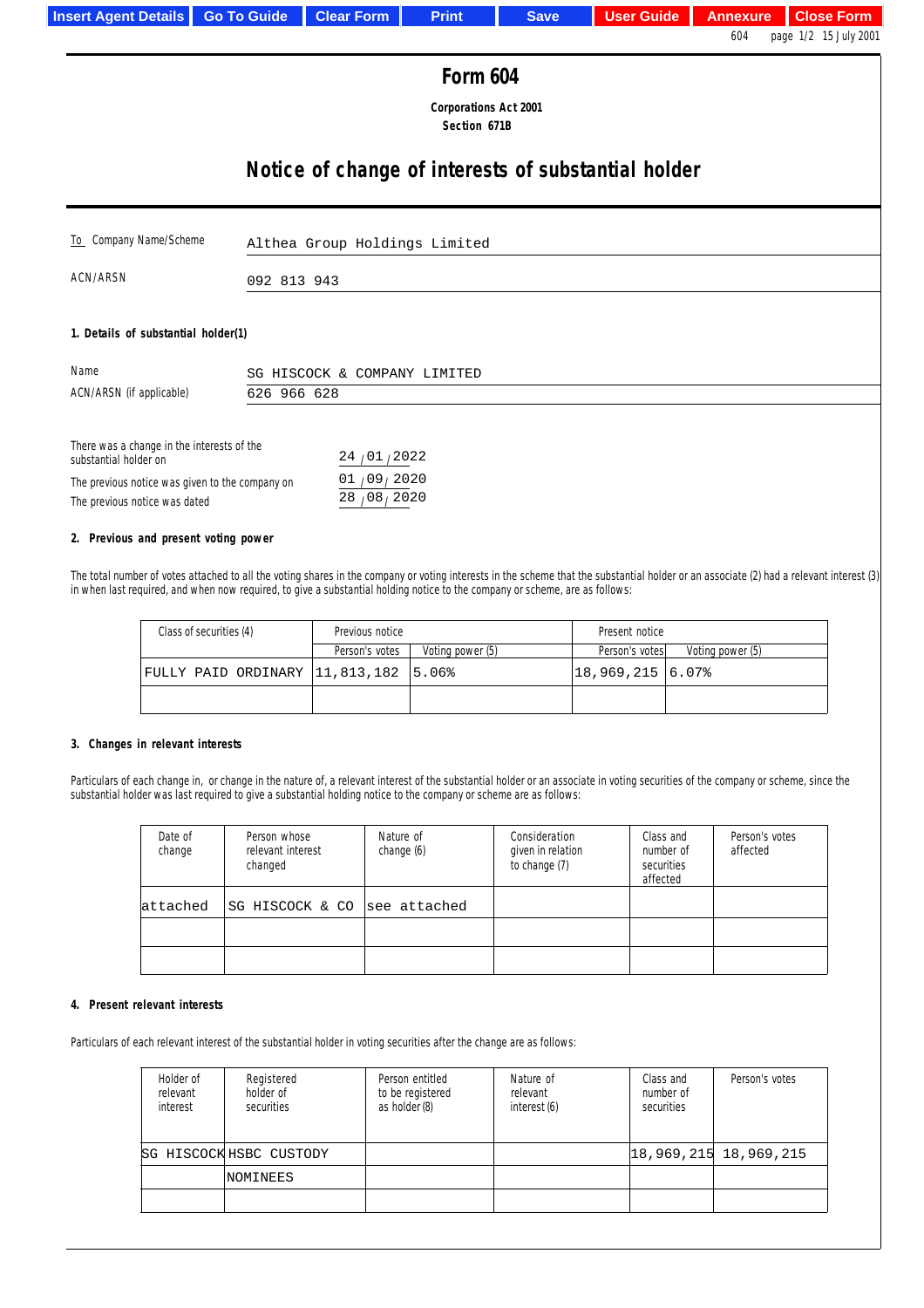#### 5. Changes in association

The persons who have become associates (2) of, ceased to be associates of, or have changed the nature of their association (9) with, the substantial holder in relation to voting interests in the company or scheme are as follows:

| Name and ACN/ARSN (if applicable) | Nature of association |  |
|-----------------------------------|-----------------------|--|
|                                   |                       |  |
|                                   |                       |  |
|                                   |                       |  |

#### 6. Addresses

The addresses of persons named in this form are as follows:

| Name                  | Address         |  |
|-----------------------|-----------------|--|
| HSBC CUSTODY NOMINEES | GPO BOX 5302    |  |
| (AUSTRALIA) LIMITED   | SYDNEY NSW 2001 |  |

### **Signature**

print name Adrian DiMattina capacity Director, Portfolio Manager sign here 27/ 01 /2022 date

#### **DIRECTIONS**

- If there are a number of substantial holders with similar or related relevant interests (eg. a corporation and its related corporations, or the manager and trustee of an  $(1)$ equity trust), the names could be included in an annexure to the form. If the relevant interests of a group of persons are essentially similar, they may be referred to throughout the form as a specifically named group if the membership of each group, with the names and addresses of members is clearly set out in paragraph 6 of the form.
- $(2)$ See the definition of "associate" in section 9 of the Corporations Act 2001.
- See the definition of "relevant interest" in sections 608 and 671B(7) of the Corporations Act 2001.  $(3)$
- $(4)$ The voting shares of a company constitute one class unless divided into separate classes.
- $(5)$ The person's votes divided by the total votes in the body corporate or scheme multiplied by 100.
- Include details of:  $(6)$ 
	- $(a)$ any relevant agreement or other circumstances because of which the change in relevant interest occurred. If subsection 671B(4) applies, a copy of any document setting out the terms of any relevant agreement, and a statement by the person giving full and accurate details of any contract, scheme or arrangement, must accompany this form, together with a written statement certifying this contract, scheme or arrangement; and
	- $(b)$ any qualification of the power of a person to exercise, control the exercise of, or influence the exercise of, the voting powers or disposal of the securities to which the relevant interest relates (indicating clearly the particular securities to which the qualification applies).

See the definition of "relevant agreement" in section 9 of the Corporations Act 2001.

- Details of the consideration must include any and all benefits, money and other, that any person from whom a relevant interest was acquired has, or may, becom'e  $(7)$ entitled to receive in relation to that acquisition. Details must be included even if the benefit is conditional on the happening or not of a contingency. Details must be included of any benefit paid on behalf of the substantial holder or its associate in relation to the acquisitions, even if they are not paid directly to the person from whom the relevant interest was acquired.
- $(8)$ If the substantial holder is unable to determine the identity of the person (eq. if the relevant interest arises because of an option) write "unknown".
- $(9)$ Give details, if appropriate, of the present association and any change in that association since the last substantial holding notice.